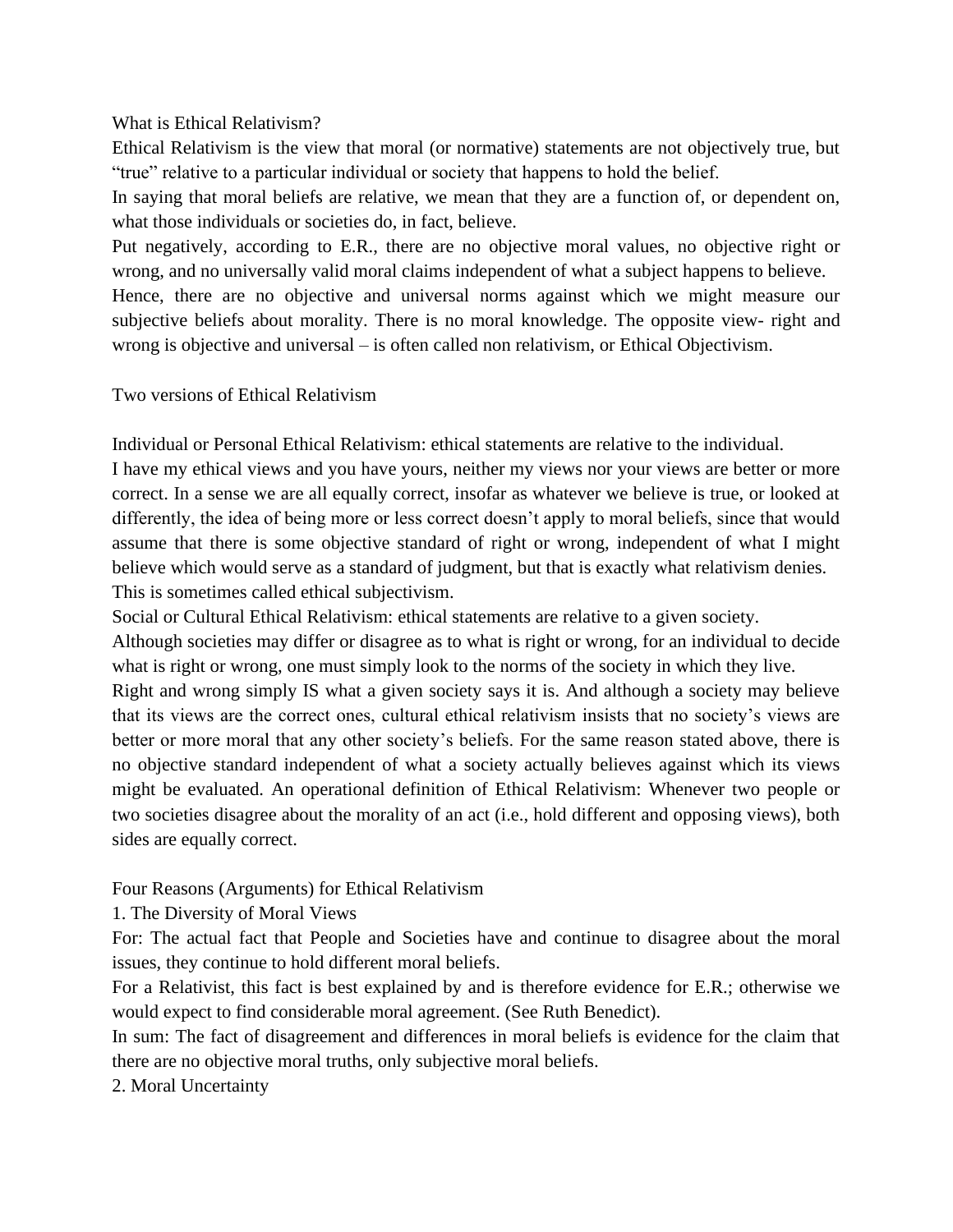For: Despite our best efforts, we are often uncertain about what is the right thing to do, especially in the context of a dilemma, our judgment seems to be very subjective, a matter of personal opinion. There seems to be no decisive way to settle many moral disputes, in contrast with factual disputes. Relativism based on epistemic uncertainty and/or skepticism.

In sum, the fact that I do not know for certain in a given situation what is right implies that there is no objective standard; hence morality is relative and subjective.

3. Situational Differences

For: The actual situation in which people live are often very different, it is implausible to believe that there could be one set of moral principles or rules that are universally true for all persons at all times.

In sum, given the many differences in particular circumstances, what we all morality must be relative to the particular situation and no objective or universally valid moral norms exist.

4. Toleration of Differences

For: People from different cultures have different moral beliefs, one ought to tolerate, i.e., not be critical of, these beliefs. One ought not to think that one view is better or more correct than another, hence one should adopt ethical relativism, which entails that all moral beliefs are equally correct.

In sum, Ethical Relativism promotes Tolerance for differences and/or Tolerance is consistent with ethical relativism.

Against the aforementioned Arguments for Ethical Relativism

1. The Diversity of Moral Views Argument

1. If people disagree about some claim, then that claim is subjective and relative.

2. People disagree about moral claims.

3. Therefore, moral claims are subjective & relative, i.e., E.R. is true (both side sides are equally correct).

2nd premise: True or False?

Is there real moral disagreement?

1st premise: If people disagree about X then X is subjective and relative, both sides are equally correct. True or False?

Against: The fact of disagreement can prove nothing about the matter in dispute. This is certainly the case in factual matters. Disagreement does not entail that the matter is wholly subjective, no matter how much disagreement there is.

2. Moral Uncertainty Argument

Against: Uncertainty, even not knowing, does not prove there is nothing to know.

In a complex moral situation, I may be uncertain about what is the right thing to do. I may indeed have to simply act according to my conscience, i.e., what I believe to be right. But this does not prove that morality is wholly a matter of mere belief. That would be like saying; since I do not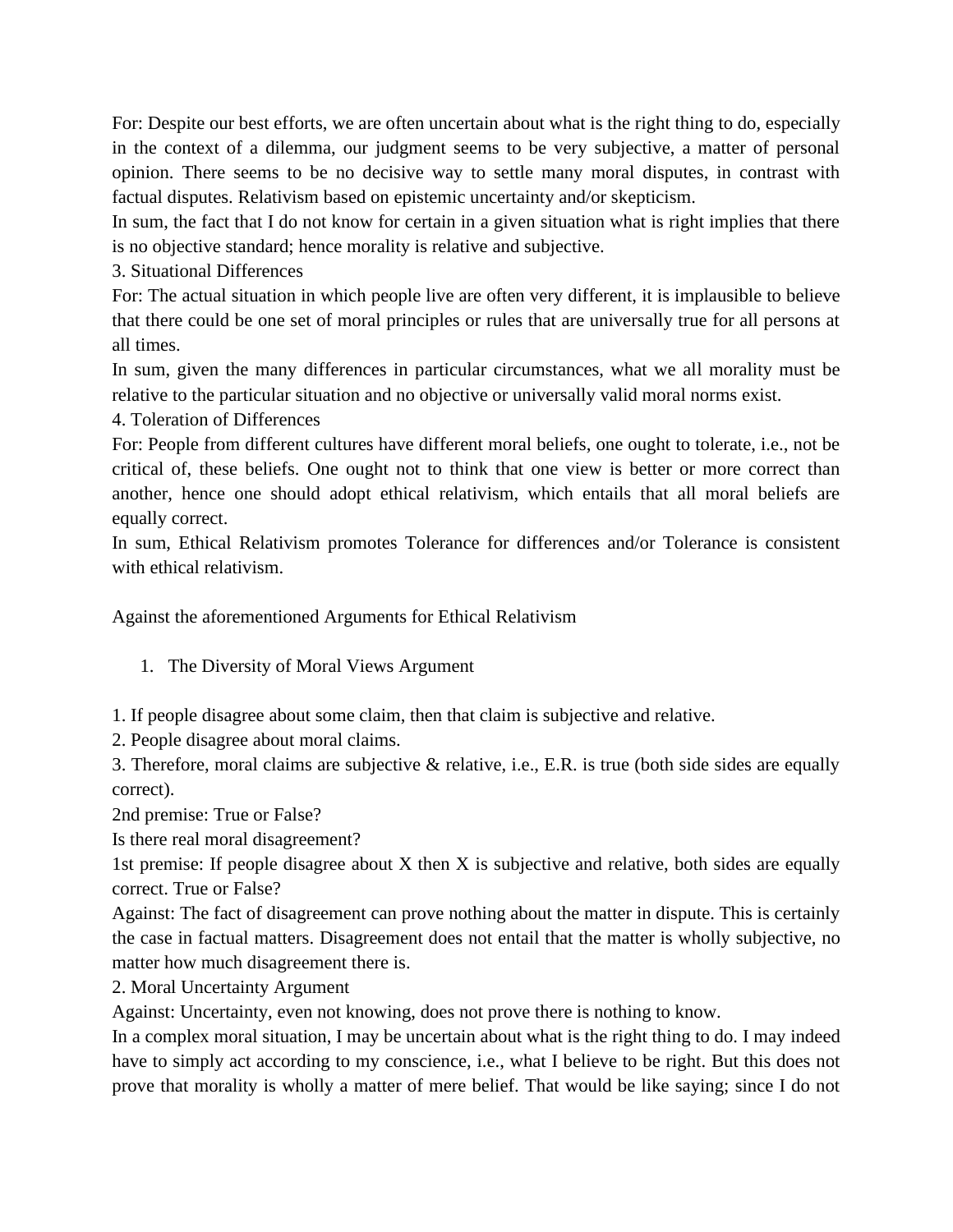know with certainty the correct answer to this problem there is no correct answer (the fallacy of appeal to ignorance). The best I can say is that I do not know the answer, not that there is no answer.

Granted, such situations may lead to Skepticism (I doubt that I can know with certainty that x is true), but skepticism is not equivalent to, nor does it necessarily imply, relativism. Relativism assumes that I know something very significant about moral claims, i.e., that they are all subjective and relative and that there are no objective norms.

But one cannot draw a positive conclusion (about the nature of morality) from a negative premise. At best, relativism is a possibility.

# 3. Situational Differences Argument

Situational differences seem to make objectivity, in terms of a common or universal morality impossible. A Relativist insists that moral norms cannot be objective universally true, because circumstances vary too much. For example, a Relativist might insist that given diverse circumstances, the judgment that "lying is always wrong" cannot be absolutely true. For instance, lying might be right in order to save a life.

Against: This argument confuses Objectivism with ABSOLUTISM

Absolutism: one set of absolute moral rules that apply in all places and at all times;

Objectivism: some moral claims are objective and universal, but particular moral rules may vary. The Objectivist agrees that Absolutism is too simplistic, that is, that one can know absolutely the truth or falsity of every moral statement, but insists that moral differences can be explained objectively by a comprehensive moral theory, which will explain why certain goods may take presence over other goods, when they conflict. Hence, moral conflicts and situational differences do not lead to the conclusion that all norms are subjective and relative.

## 4. Toleration of Differences Argument

Indeed, much of contemporary relativism is not the result of a logical argument but is a function of allegiance to a value Tolerance.

Against: This position is contradictory. I might adopt tolerance as a moral value, but if relativism is correct, than tolerance is only one value among many. Since no value is more correct than another, I could just as easily adopt dogmatism as my overriding moral belief. Moreover, if relativism is true, why should I even bother to listen to another person's moral beliefs, since by definition their beliefs cannot be better or more correct than my own beliefs? (See Bernard Williams). Oddly enough, an ethical objectivist, who is not a dogmatist, might insist that tolerance is an objective value and trans-cultural, in that by being open to the beliefs of others I am more likely to come closer to the truth about morality.

Finally, Relativism in itself, if we assume for the sake of argument that it is true, leads to a kind of moral subjectivism with conclusions that most of us believe are false, or at least counterintuitive.

Individual E.R.: "X is moral" = "I believe (or like)  $X$ " -----> pure subjectively